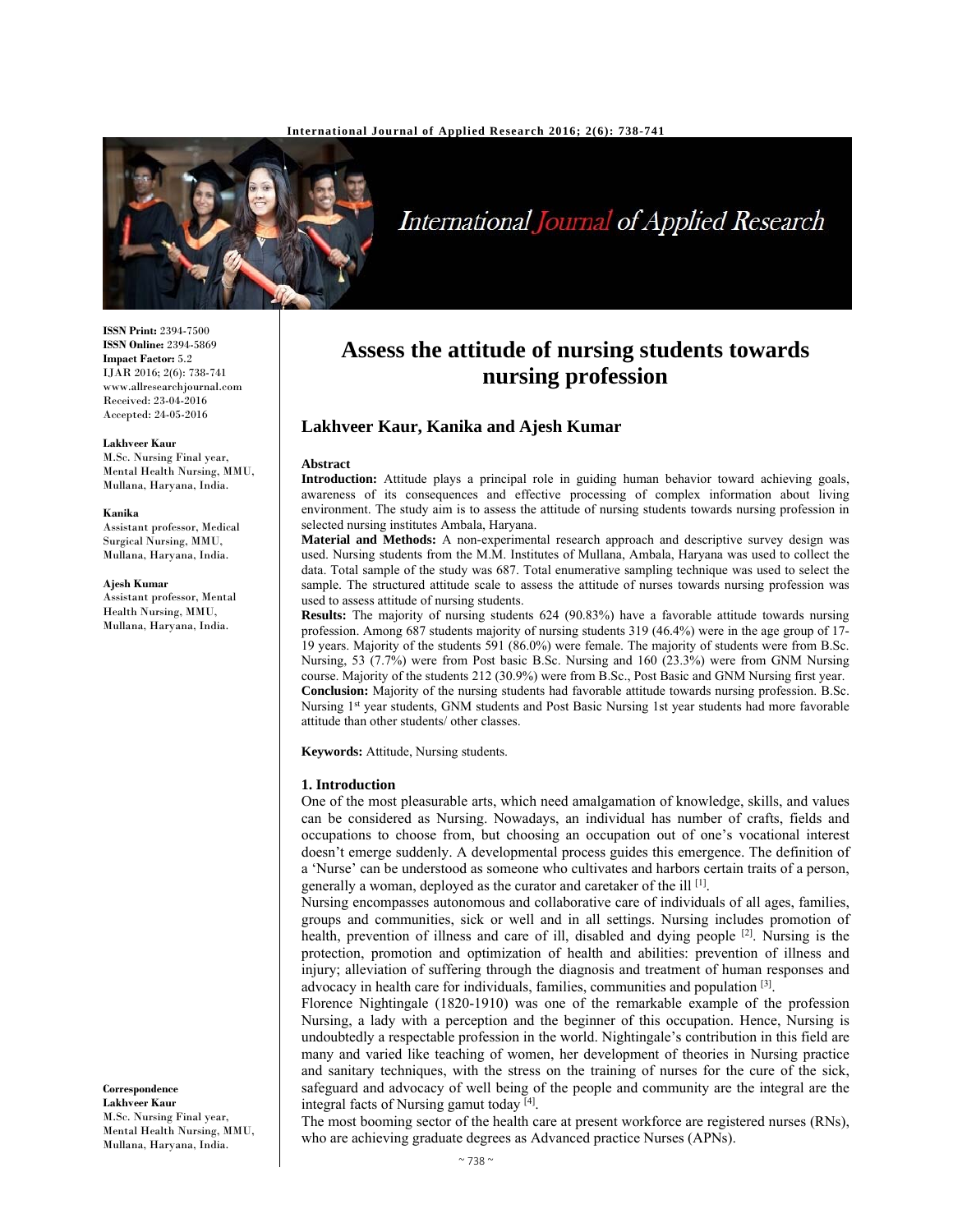Advanced practice nurses are deployed as physician extenders so as to give continual quality patient care and for the assurance of cost effectiveness in the field of healthcare. Hence, Nurses should practice in autonomous roles, thereby maximizing patient care and providing enough ability to the patients to take care of themselves as a result of wonderful patient education [5]. In guidance of behavior of a human towards achieving his goals and its consequences, attitude plays a chief role. It is also effective in gathering different information about the individual surroundings. A Nursing candidate should have an attitude rich in beliefs, ideologies about the ongoing programme of nursing and the occupation as a whole  $[6]$ .

There has been a tremendous growth in the Nursing profession over the past 100 years and the attitude of the society towards it has transformed significantly. Though, in India, this field is not receiving its required respect, which can be determined by various factors like its low reputation in the society, no specific description of workers, no syllabus or subject for different administrative fractions in Nursing, no fruition of higher degrees for influential post, the governance of doctors, nor the sovereignty to the field and unattractive salary packages for nurses<sup>[7]</sup>.

The vision of students towards the Nursing profession only consists of the bedside care and administration of the medication over shadowing the highly skilled and well qualified nurses with a significant role to play in healthcare field. This is because most of the students run from spending their valuable time with that of the nursing professional or might have never volunteered in the backdrop of a healthcare, and is in the vain without the required informed career decision making qualities. The personality dimension of nursing candidates is closely related to that of the attitude of nursing profession and their successes [8].

The profession of nursing is a respectable occupation where one toils day and night for the common people, which existed as a crude form in the times of Florence Nightingale. The nurses at that time were not having good social status & often those nurses were belonging to lower class of the society. But at present, the conditions have changed a lot. It has now got a better status in the society. But the standard of candidates coming to the Profession especially in Bangalore has declined from past two years [9].

The amount of financial reimbursement and the type of person who enters into the occupations qualifies a great deal of public image on it. After completion of tertiary education, a career awaits for each and everyone. Most of the youngsters who have different ideas opt for engineering or medical fields because of the lack of information. Specifically in nursing profession, majority of the people are unaware of the different career prospects that nursing profession can offer, though they know about the helping nature of nurses [10].

An exploratory study conducted to assess the attitudes of students towards the nursing profession in Sultan Qaboos University. The total sample of  $377$  students (male = 130; female = 247) were selected from the different colleges of Sultan Qaboos University by using the convenience sampling. The attitude questionnaire was constructed (The items were rated on a 4-point Likert scale (strongly agree  $= 4$ , agree  $= 3$ , disagree = 2, strongly disagree = 1). and were validated. Findings of study disclose that both the male and female students in all the academic years and colleges had a positive

attitudes toward the nursing profession. The findings also divulge that gender and academic year generate no significant differences (*P*<0.05) among the study participants, but that the students' college affiliation did have a significant effect on their attitudes. The study concluded that the serious efforts should be made to promote the nursing profession and so guard that it remains positively regarded by all concerned [11].

A descriptive study conducted to assess the attitude of nursing students towards their profession in Andhra Pradesh, India. The total 437 samples were selected for the study by using a simple random sampling technique. The data was collected by using the sample characteristics Performa and attitude scale. The data was collected by using the paper pencil technique. The study results divulge that there was a significant difference between male and female students in the total attitude (t value 2.24\*). The study concluded that the college management has to provide a good infrastructure and institution facilities to the student teachers, If all the facilities are good, automatically the attitude towards the nursing profession will be favourable [12].

A study conducted to determine the knowledge and attitude towards Nursing Profession among male and female students in selected higher secondary schools at Gujarat. The objective of study was to evaluate the perceptions of the Nursing image by high school students. There were total 200 samples (100 male and 100 female students) who opted science group in their preuniversity and were selected by cluster sampling method. Structured questionnaire and 1-4 likert scale was used as a tool for data collection and data was analyzed by using descriptive and inferential statistical techniques. The results showed that the students knowledge about Nursing was low. Female students showed slightly better knowledge than male. There was a positive attitude towards Nursing among students. However, the positive attitude was not transmitted into a desire to join Nursing. There was no significant difference in attitude among male and female students. Students from monthly high income group showed less positive attitude towards Nursing compared to medium and low income group students.<sup>13</sup>

# **2. Methodology**

A descriptive survey design was used to collect data from Nursing students. A total of 687 students were enrolled into the study by using total enumerative sampling technique. A formal approval was obtained from the authorities and ethical consent was obtained from all subjects. The structured attitude scale to assess the attitude of nurses towards nursing profession was used to collect data. The study was conducted in Nursing Institutes of M.M University Mullana, Ambala, Haryana. Attitude scale is a standardized tool i.e. comprised of 40–item questionnaire developed by Gullen to assess attitude towards nursing profession. Each statement had five responses. The total score of attitude scale was 200. The minimum score was 40 on this questionnaire. The attitude scale was categorized into 3 factors i.e. factor-1 properties of nursing profession (1-18) factor-2 preference to nursing profession(19-31) factor -3 general position of nursing profession (32-40). The reliability co-efficient of the Attitude Scale, calculated using cronbach alpha was found to be 0.77 and the acceptable range is 0.6-1 and according to the author the reliability was found to be 0.91. The data was analyzed using both descriptive and inferential statistics i.e. mean, mean percentage, median, standard deviation, t-test and Anova.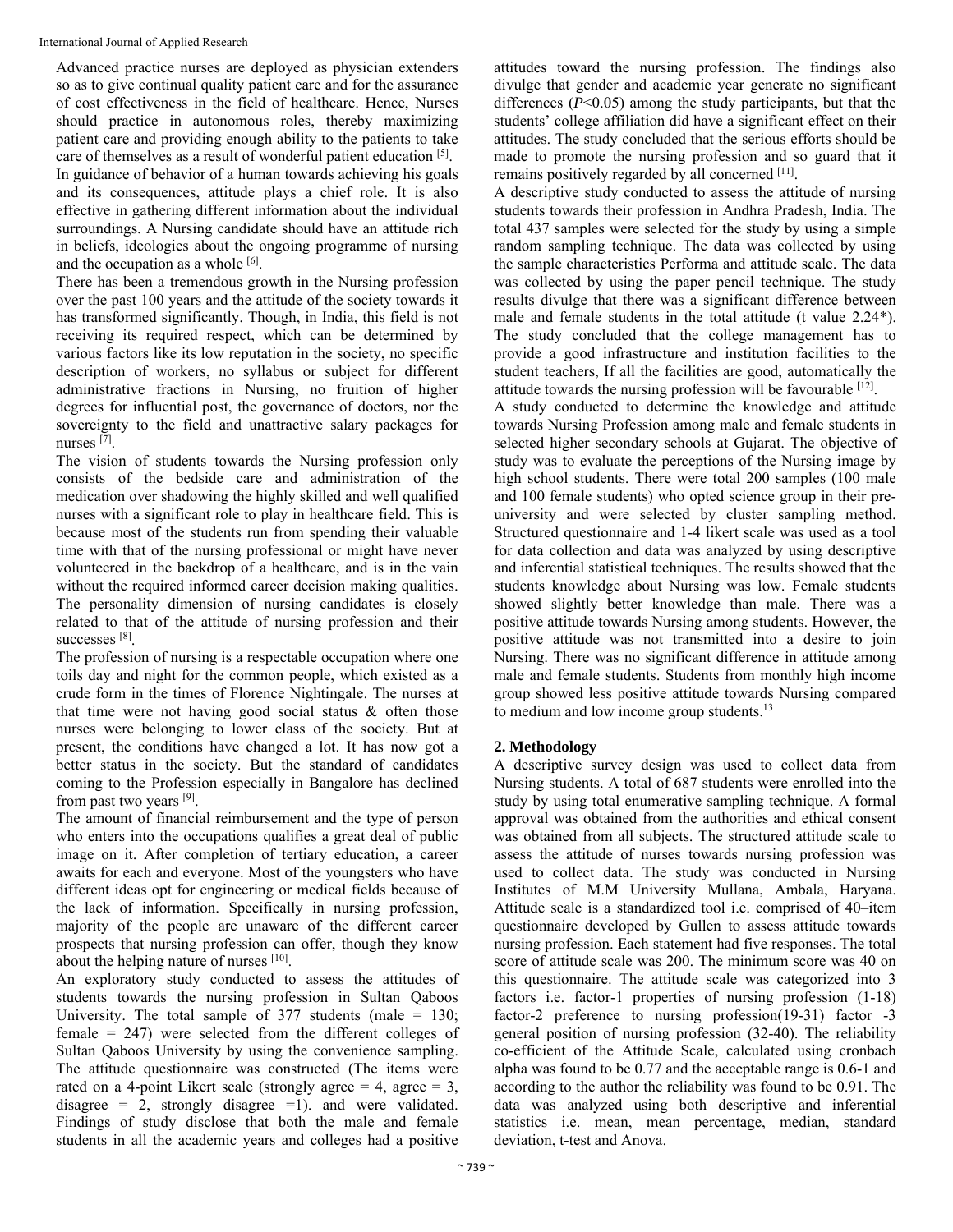International Journal of Applied Research

### **3. Results**

Among 687 students majority of Nursing students 319 (46.4%) were in the age group of 17-19 years. Majority of the students 591 (86.0%) were female and majority of students494 (71.9%) live in nuclear family. The majority of students father's education and mother's education also 272(39.6%) and 241(35.1%) was higher secondary. 474 (69.0%) students were from B.Sc. Nursing, 53(7.7%) were from Post basic B.Sc. Nursing and 160 (23.3%) were from GNM Nursing course. Majority of the students 212 (30.9%) were from B.Sc., Post Basic and GNM Nursing first year. Among nursing students most of the students 276 (40.2%). monthly family income was above 15001 Rs.

Frequency and percentage of attitude scores in terms of Range of Attitude Scores on Attitude scale is shown in table 1.

| <b>Table 1:</b> Frequency and percentage Distribution of Attitude Scores in |  |
|-----------------------------------------------------------------------------|--|
| terms of Range of Attitude Scores on Attitude Scale $N = 687$               |  |

| <b>Attitude</b>         | <b>Range of Scores</b> | $f(\frac{9}{6})$ |
|-------------------------|------------------------|------------------|
| Unfavorable             | 40-93                  | 00(00)           |
| Moderately<br>favorable | 94-147                 | 63(9.17)         |
| Favorable               | 148-200                | 624(90.83)       |

Maximum Score = 200 Minimum Score = 40

Area wise Range, Mean, Mean percentage, Median, and Standard Deviation of Attitude Scores on Attitude Scale of Nursing Students towards Nursing Profession is shown in table 2

**Table 2:** Area wise range, mean, mean percentage, median, Standard Deviation of Attitude Scores on Attitude Scale of Nursing Students towards Nursing Profession.  $N = 687$ 

| <b>Areas</b>                           |           | Range     | $Mean \pm S.D$   | Mean% | <b>Median</b> |  |
|----------------------------------------|-----------|-----------|------------------|-------|---------------|--|
| Factor -1                              |           |           |                  |       |               |  |
| Properties of<br>Nursing profession    |           | 50-90     | $78.23 \pm 6.69$ | 86.92 | 79.00         |  |
|                                        | Factor -2 |           |                  |       |               |  |
| Preference to Nursing profession       |           | $31 - 65$ | $50.21 \pm 6.70$ | 77.24 | 50.00         |  |
| Factor-3                               |           |           |                  |       |               |  |
| General position of Nursing profession |           | $22 - 45$ | $34.25 \pm 3.05$ | 76.11 | 34.00         |  |
|                                        | Factor 1  | Factor 2  |                  |       | Factor3       |  |
| Maximum score-                         | 90        | 65        |                  | 45    |               |  |
| Minimum score -                        |           |           |                  |       |               |  |

Mean, ANOVA, t value of Attitude scores with course of the study is shown in table 3

**Table 3:** Mean, ANOVA of attitude scores among nursing students in terms of their course N=687

| Name of course                                                                                                        | Mean   | <b>F</b> value | df    | <b>p</b> value |  |  |
|-----------------------------------------------------------------------------------------------------------------------|--------|----------------|-------|----------------|--|--|
| <b>GNM Nursing</b>                                                                                                    | 173.84 |                |       |                |  |  |
| P.B. B.Sc. Nursing                                                                                                    | 164.52 | 27.10          | 3/683 | $.000*$        |  |  |
| B.Sc. Nursing                                                                                                         | 161.33 |                |       |                |  |  |
| $C: \ldots : C \rightarrow \mathbb{R}$ ( $\rightarrow \mathbb{R}$ O $C \rightarrow \mathbb{R}$ ) $C(2)(C(2)) = 2$ (0) |        |                |       |                |  |  |

Significant\* (*p*<0.05), F (3/683)= 2.68

# **4. Discussion**

The present study reveals that there is a favorable attitude towards nursing profession among nursing students. Similarly, Ali Noruzi Kooshali, Zahra Haji Amini, Abbas Ebadi (2012) found that that 25.28% of CCUs nurses and 28.5% of and other wards nurses had negative or neutral attitudes towards their profession, and in spite of higher percentage of positive attitude among CCUs nurses [6]. This finding is also in concordance with Banaderakhshan's study in which 1.7% of nurses have been reported to have negative attitude in their occupation, but it is not in accordance with the results achieved by Joulaee *et al*., reporting 18.3% negative attitude toward the nursing profession. Similarly Ali Noruzi Koushali, Zahra Hajiamini, Abbas Ebadi  $(2012)$  represented that  $72.6\%, 26.7\%$ , and  $0.7\%$  of clinical nurses, respectively, had positive, neutral, and negative outlook toward their occupation. However, 65.4% of nursing students had positive and 34.6% had neutral views on nursing profession [14].

# **5. Conclusion**

The following conclusion drawn from the study findings:

• Majority of the nursing students had favorable attitude towards nursing profession.

B.Sc. Nursing 1<sup>st</sup> year students, GNM students and Post Basic Nursing 1st year students had more favorable attitude than other students/ other classes.

# **6. References**

- 1. Poreddi V, Konduru RR, Math SB*.* Assessing the attitudes and perceptions towards nursing profession among nursing students. Nursing Journal of India. 2012; 103(1):6-8.
- 2. Definition of nursing by ICN Available at http://www.icn.ch/who-we-are/icn-definition-of-nursing/
- 3. Definition of Nursing by American Association of Nursing Available at http://www.nursingworld.org/especiallyForYou/What-is-Nursing
- 4. Sr. Nancy, Principles and practices of Nursing, I Edition Indore: N.R. Brother publishers, 1991.
- 5. Keister J, Bakewell K, Meyer D. motivational factors in student's choice of Nursing as a career, journal of Nursing education. 1991; 15(6):532-537.
- 6. Hodgman CE. High school Students of color tells us what Nursing and college mean to them, Journal of Professional Nursing. 1999; 15(2):95-105.
- 7. Narimani M, Khanbabazadeh M, Farzaneh S. Personality characteristics and job satisfaction of the personnel of Ardabil Universities. Journal of Ardabil University of Medical Sciences. 2007; 7(1):77-83.
- 8. Songlan C, Hui C, Yun X. A study on education of professional attitude for nursing students. Chinese Nurs Res 2005; 19:1704-170. From: http://en.cnki. com.cn/Article en/CJFDTOTAL-SXHZ200519007. htm Accessed: Jan 2012.